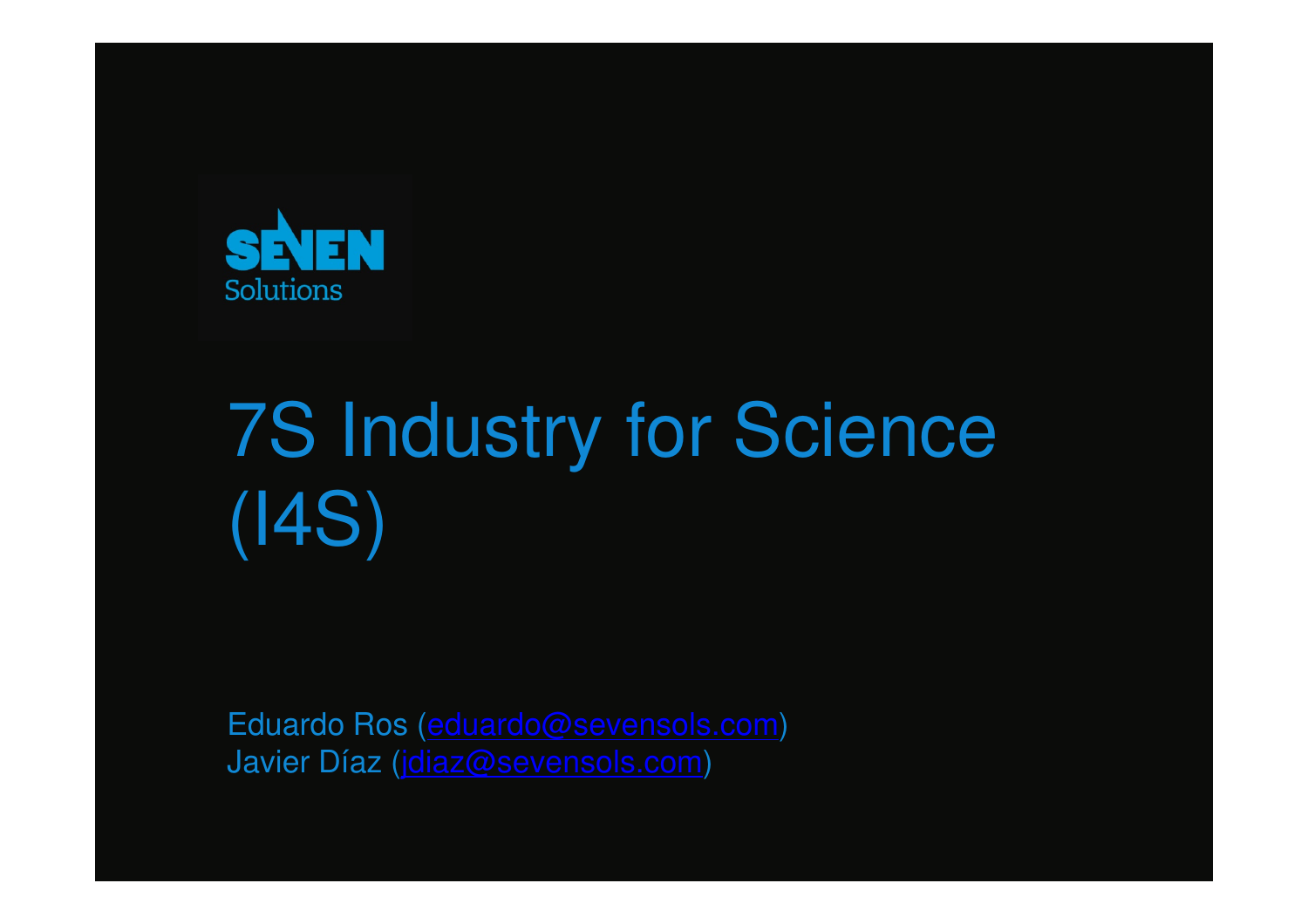## **Outline**

- 1. Introduction to the company: 7S services and products. Industry for Science. Capacities and expertise
- 2. Open Hardware motivation for 7S
- 3. Open Hardware: pros and cons
- 4. Discussion

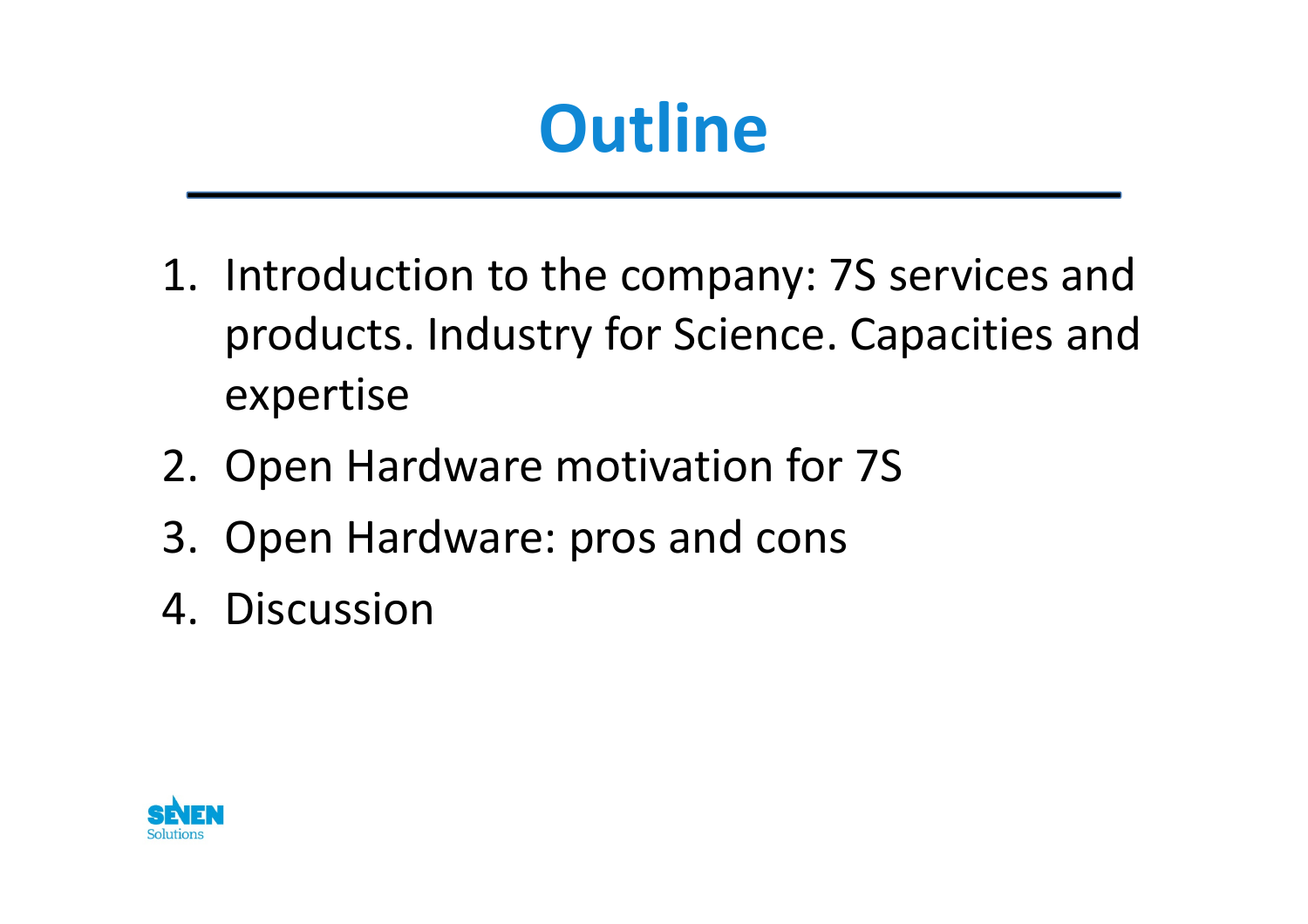

# Introduction to the company:7S SERVICES AND PRODUCTS

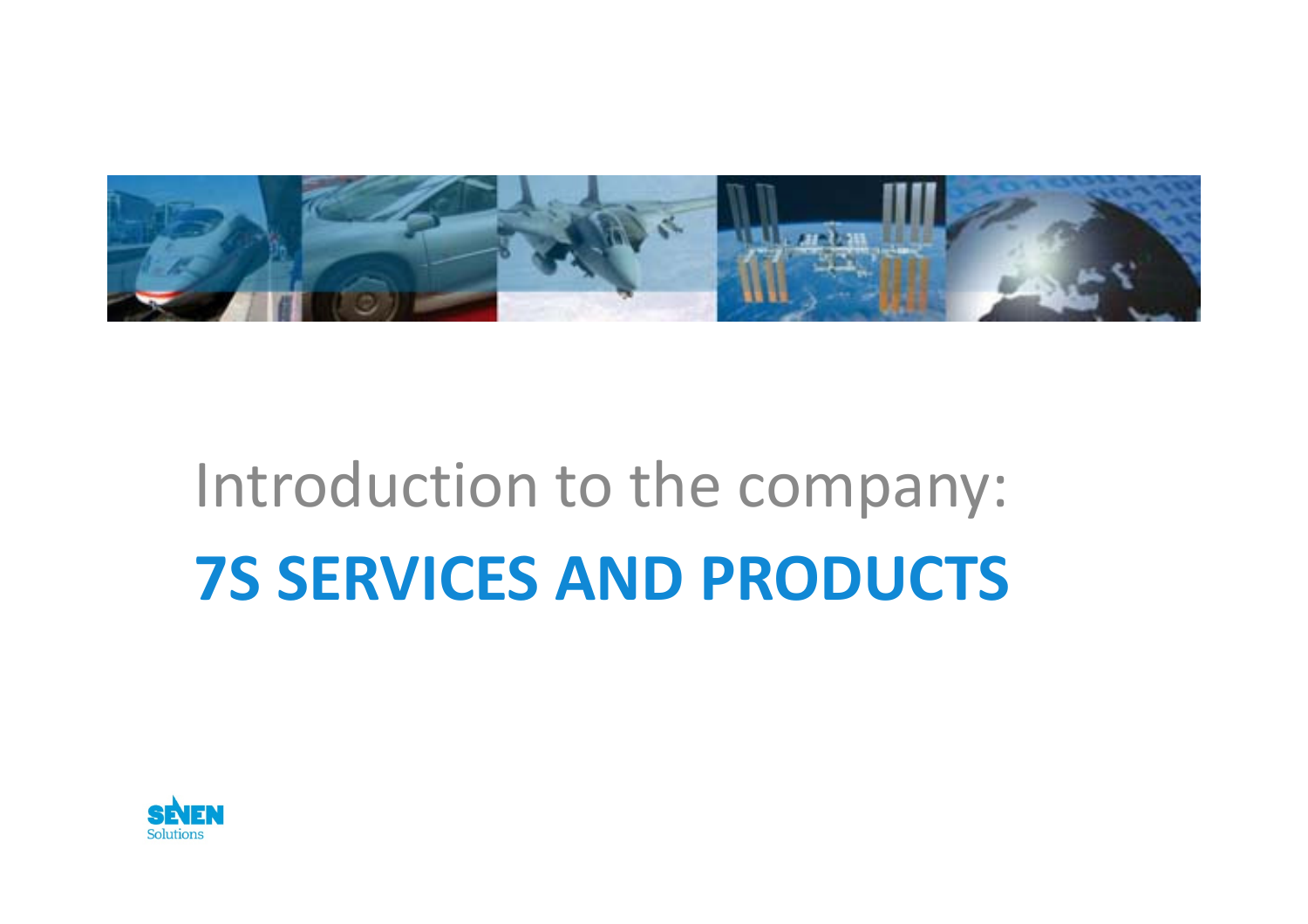

### **Example 3 Fig. 2 Fig. 2 Fig. 2 Fig. 2 Fig. 2 Fig. 2 Fig. 2 Fig. 2 Fig. 2 Fig. 2 Fig. 2 Fig. 2 Fig. 2 Fig. 2 Fig. 2 Fig. 2 Fig. 2 Fig. 2 Fig. 2 Fig. 2 Fig. 2 Fig. 2 Fig. 2 Fig. 2 Fig. 2 Fig. 2 Fig. 2 Fig. 2 Fig. 2 Fig. 2 F**

#### -Embedded software and hardware

- High performance PCB design
- -Firmware (Efficient DSP/GPU, microcontrollers and FPGA programming).
- -Safety-critical and dependable system design (certification)

#### -Reconfigurable hardware (FPGAs)

- High performance design techniques
- SoC and Codesign
- IP-core design
- High-level synthesis

#### - Real-time signal processing

- -- Real-time data analytics
- Computer data processing algorithms acceleration



-Embedded data processing system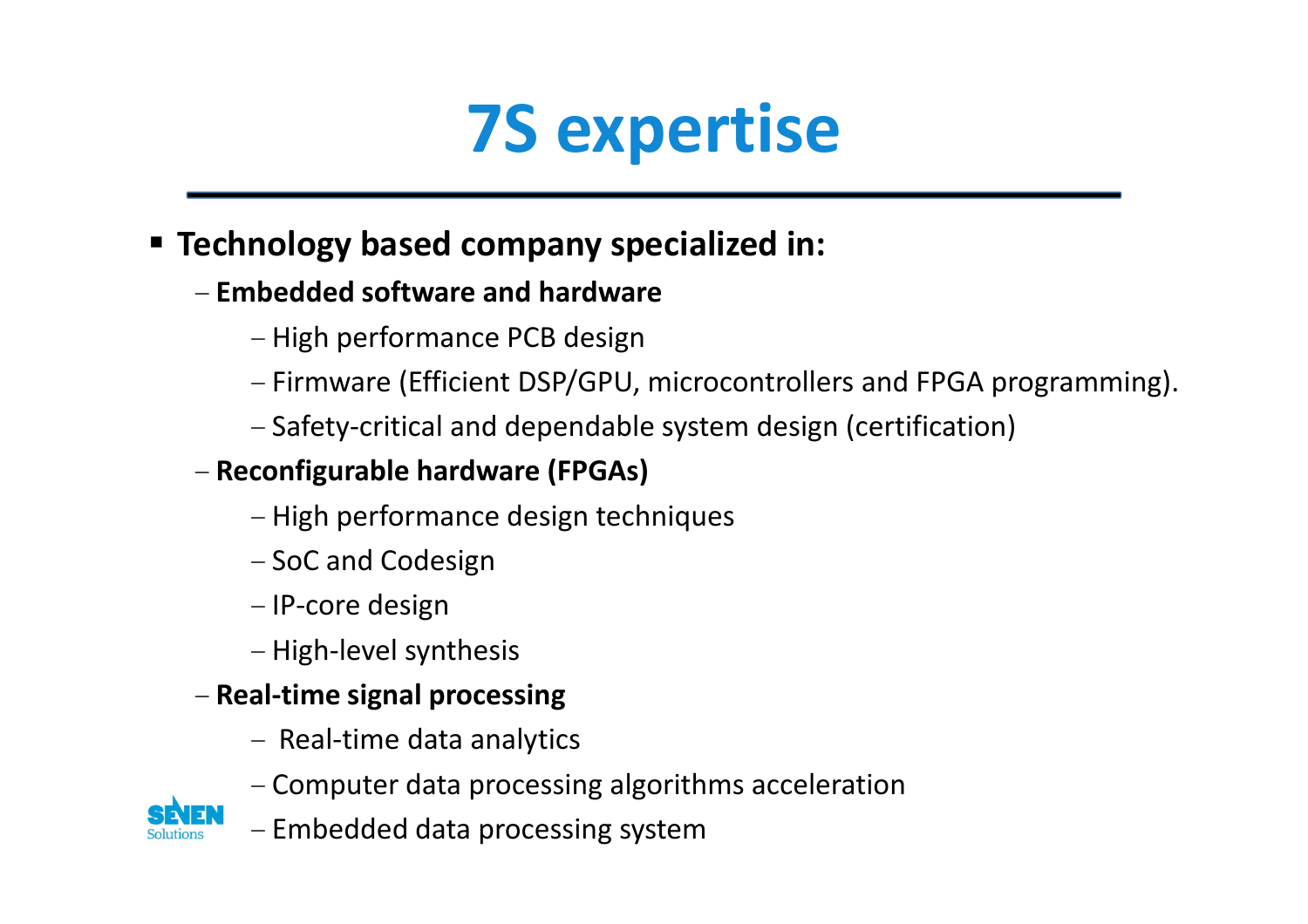### Company products & services



 $\mathbf{u}_0$ 





**IPcores**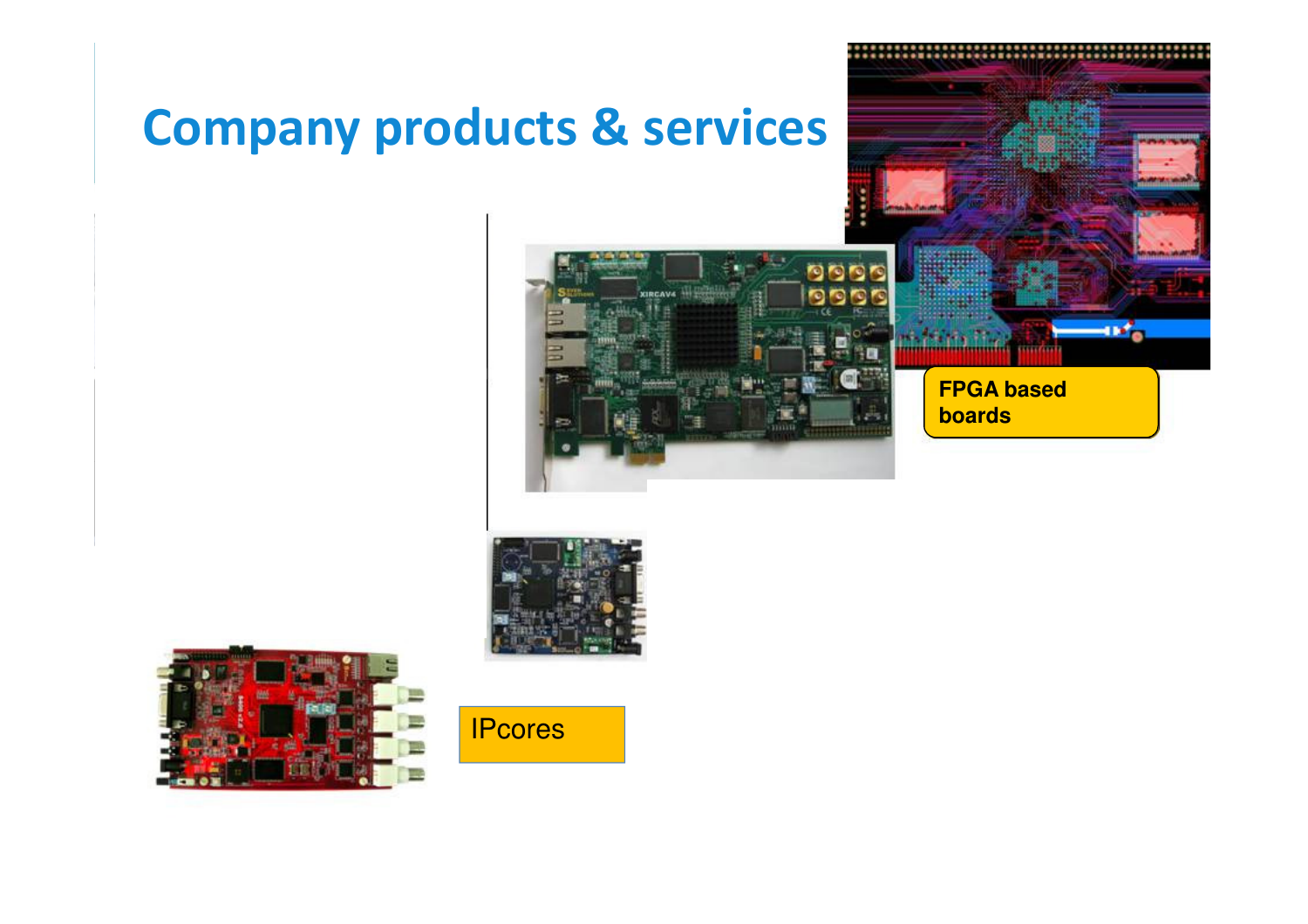# Company products & services

#### **Products**

- Own FPGA platforms: able to design FPGA processing boards and systems (XircaV4, S400, SB)
- Custom electronic products: PCB design (general electronics).
- IP cores (on-chip architecture, IP-core design and verification).

#### **Services**

- High-tech consulting & Advanced technical training
- Electronics boards design and fabrication
- Embedded and real-time software development
- HW/SW Certification (DO-254, DO-178, IEC-61508 or IEC-26262)

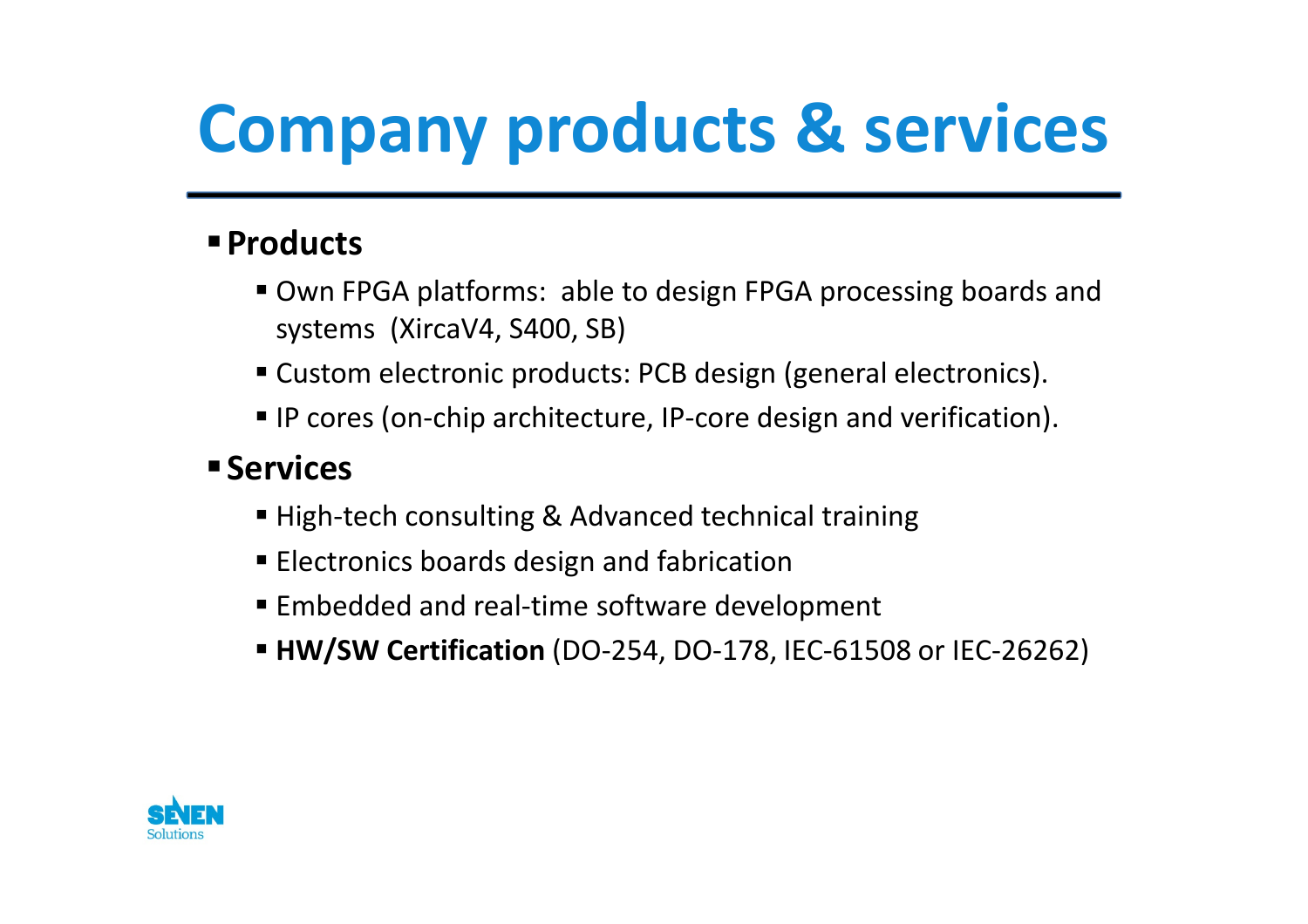# Collaboration policy

- Subcontracting policies. Towards a service beyond subcontracting.
	- –- Open design and support for the customer (all materials are provided for the customer to make the full design available)
	- – $-$  Flexibility in specifications and design cycle
	- –- Context of the design: Assimilation of previous designs by the customer.

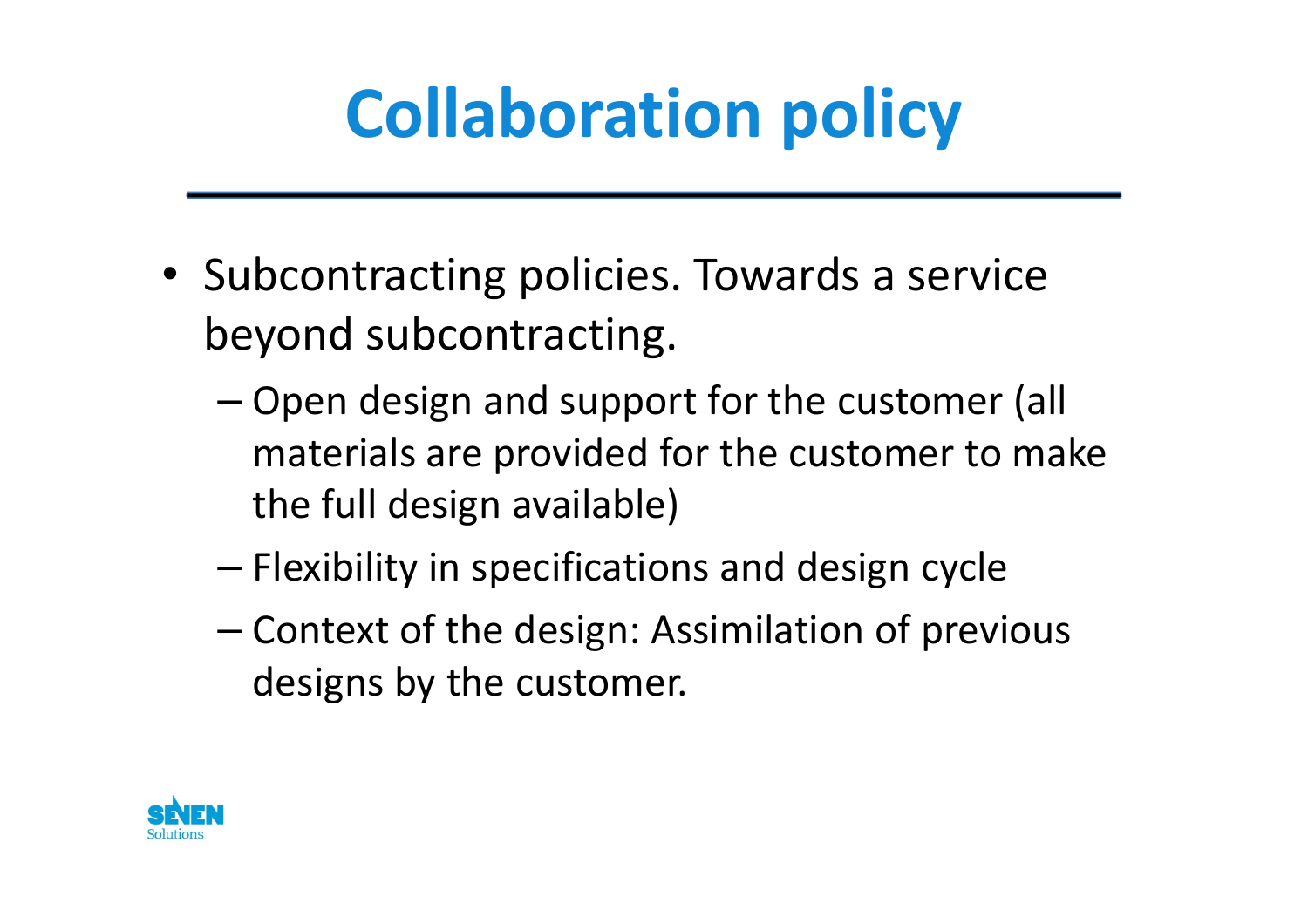## 7S Company

- •**Industry for Science**
- Participation in diverse research projects (subcontracted by research institutions or as partners  $\rightarrow$  RECOMP (EU grant), etc..
- Working team: high ratio of specialized Engineers and doctors.

### Passion for challenges!

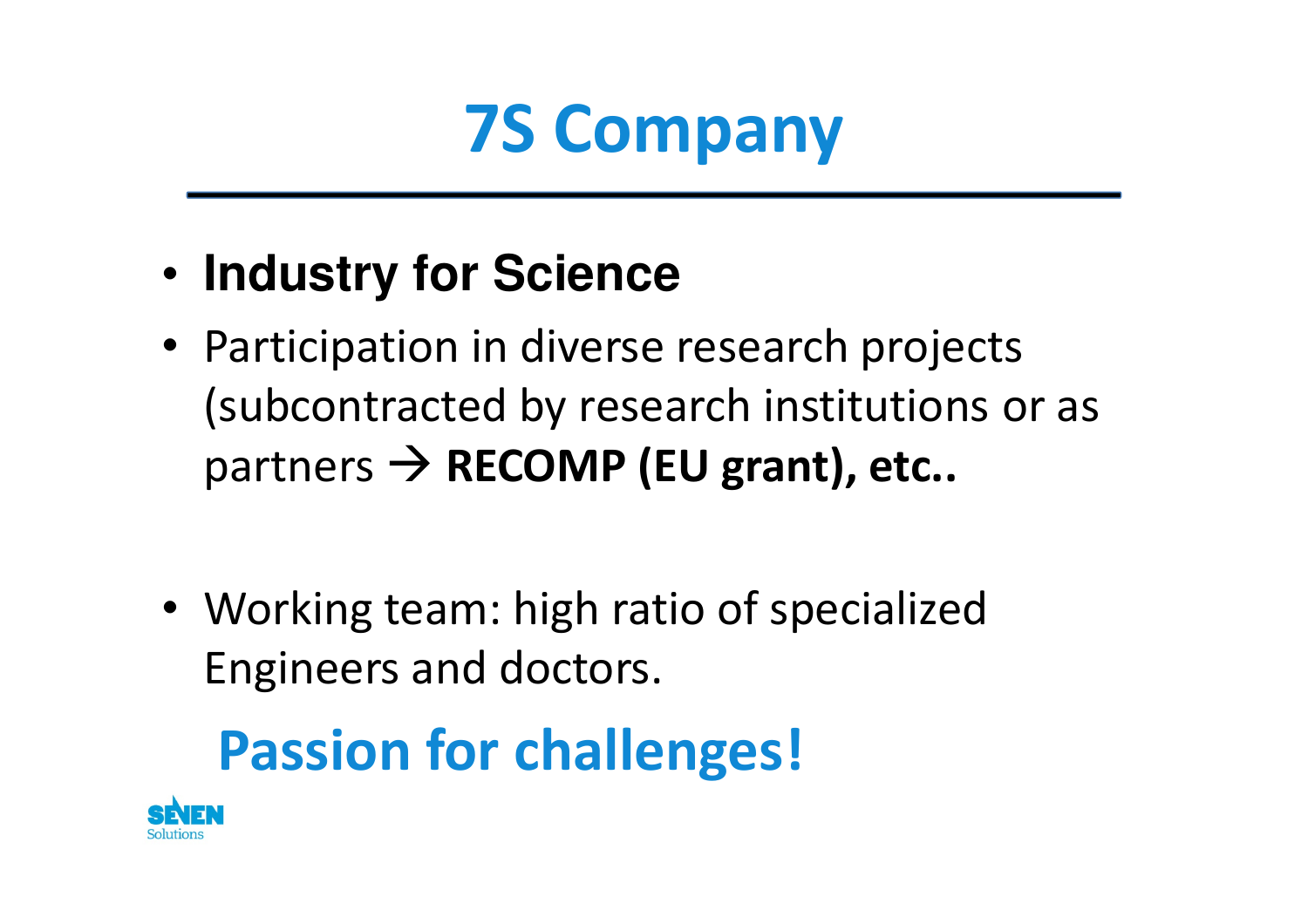# Xirca V4





- 1) VIRTEX-4 FPGA (XC4VFX100-10FFG1152).
- 2) 2 independent banks of **DDR SDRAM** (512Mb).<br>3) 4 Pipelined **SRAM** memory chips 72-Mbit.
- 3) 4 Pipelined **SRAM** memory chips 72-Mbit.<br>4) 1 **PCLEXPECS** ROIT 1 V
- 4) <sup>1</sup>PCI Express port 1x.
- 5) 2 tri-speed Ethernet PHY transceiver 100/1000.
- 6) 8 SMA connectors connected to 2 **Rockets IO**.
- 7) 20 expansion pins.
- 8) 1 RS-232 Serial port.
- 9) 1 User clock, 100 MHz and 125 MHz.
- 10) 2 LEDs y 2 push buttons.
- 11) 2 Flash memories (32MB) connected to CPLD.
- 12) CPLD to arbitrate the local bus.
- 13) 4-Kb IIC EEPROM.
- 14) 1 JTAG configuration port.
- 15) 1 LCD display: 2 lines x 8 characters.
- 16) 1 Buzzer.
- 17) IIC Fan Controller.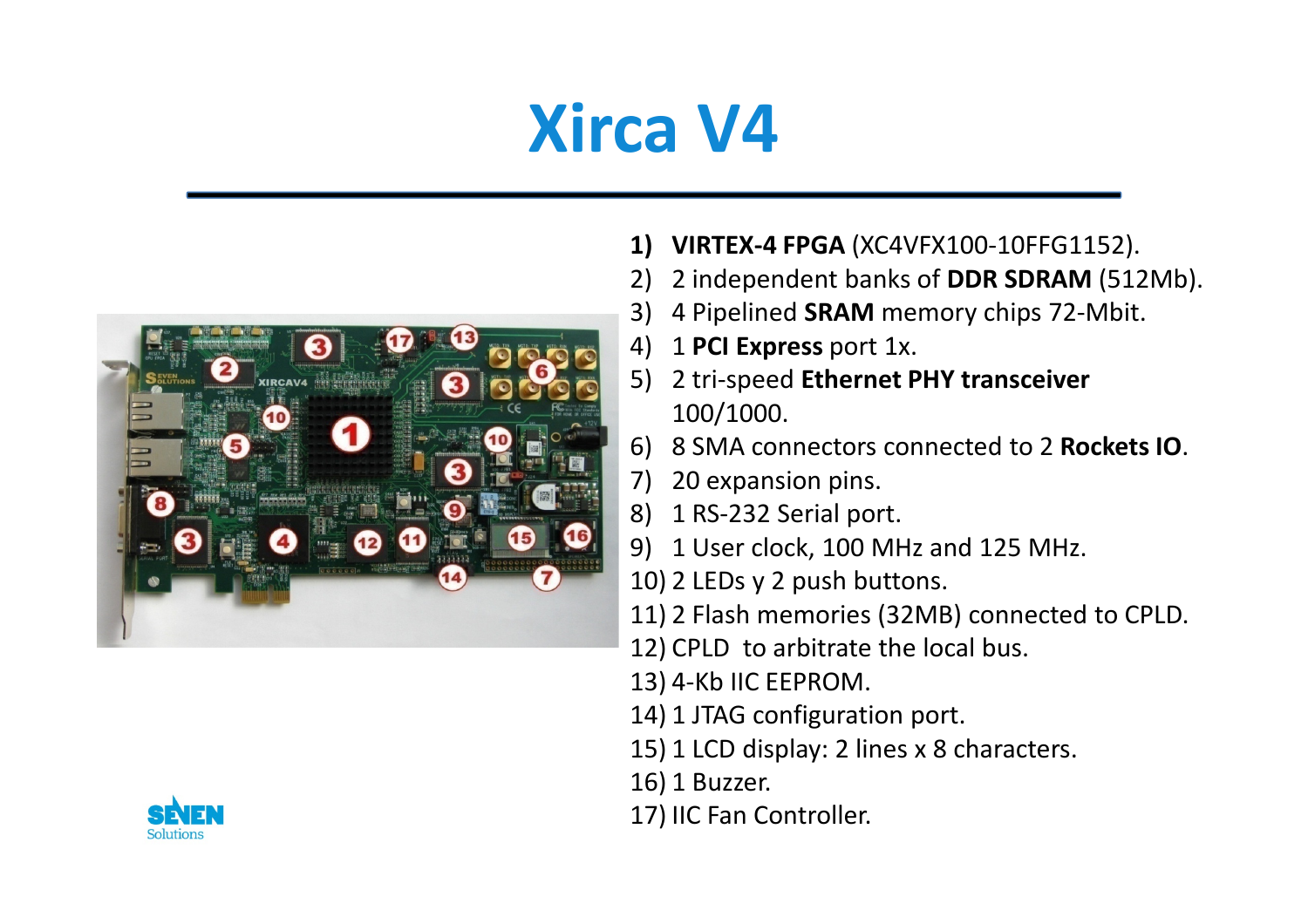# Xirca V4

#### **Technical characteristics**

- • 12 layers
	- (6 planes and 6 routing layers)
- •Minimum separation between paths: 0.095mm
- •1.6 mm thickness
- •3654 drills
- •9 different internal voltages
- • Ecapsulated technology used:
	- –Flip Chip BGA (FF1152), separation 1.0mm
	- CSP (Chip Scale Package), separation 0.5mm
	- TSSOP, TQFP, separation 0.6mm









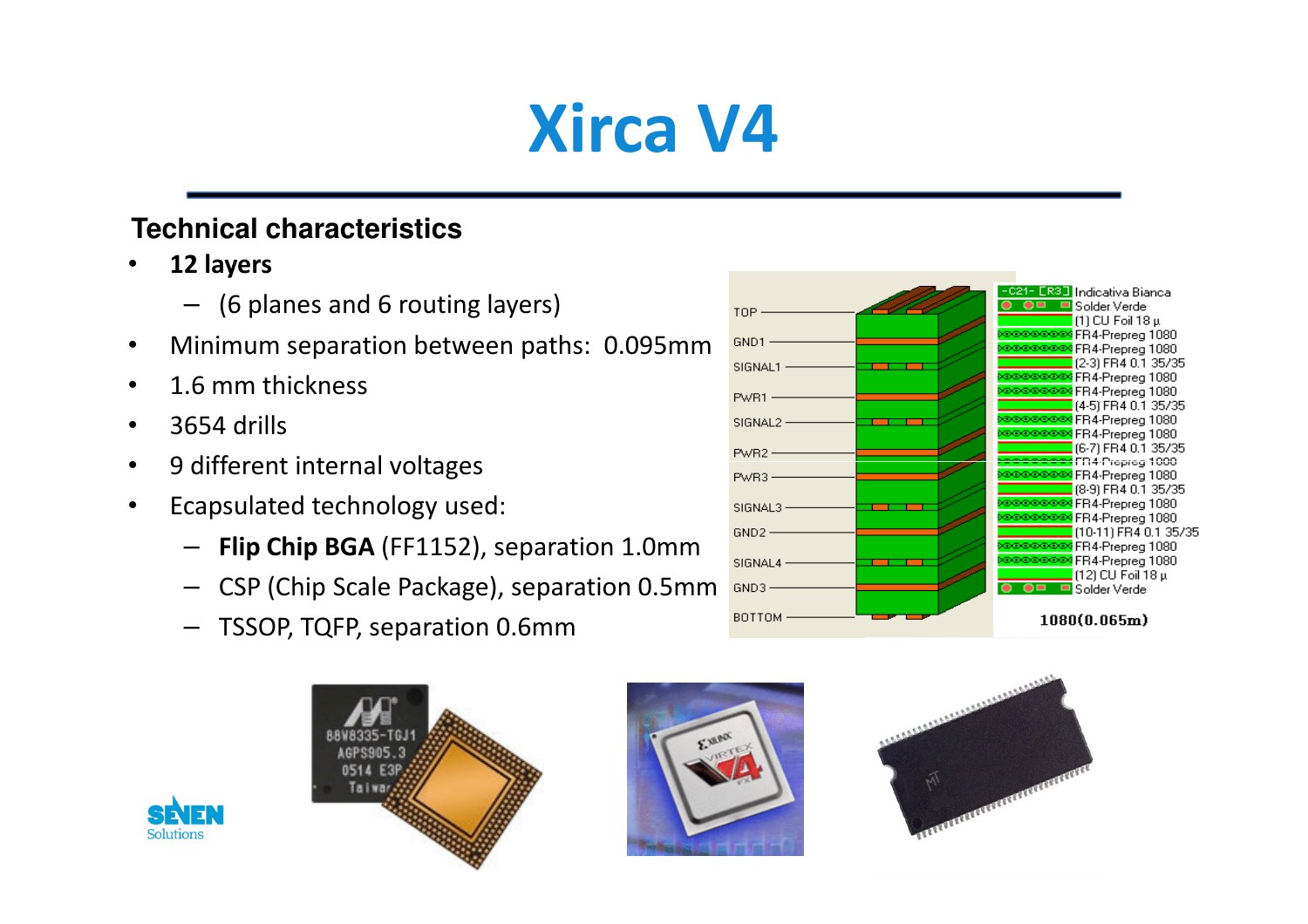### Xirca V4

#### **Technical Characteristics**

- • Controlled impedance (DDR, ZBT, Ethernet Gigabit, PCI-express, MGT RocketIO…):
	- 50 ohms (single traces).
	- 100 ohms (differential pairs).
- $\bullet$  Signal Integrity simulations (Hyperlynx):
	- LineSim
	- BoardSim
	- Ussing IBIS models –
- •Paths length control (DDR, Differential pairs).





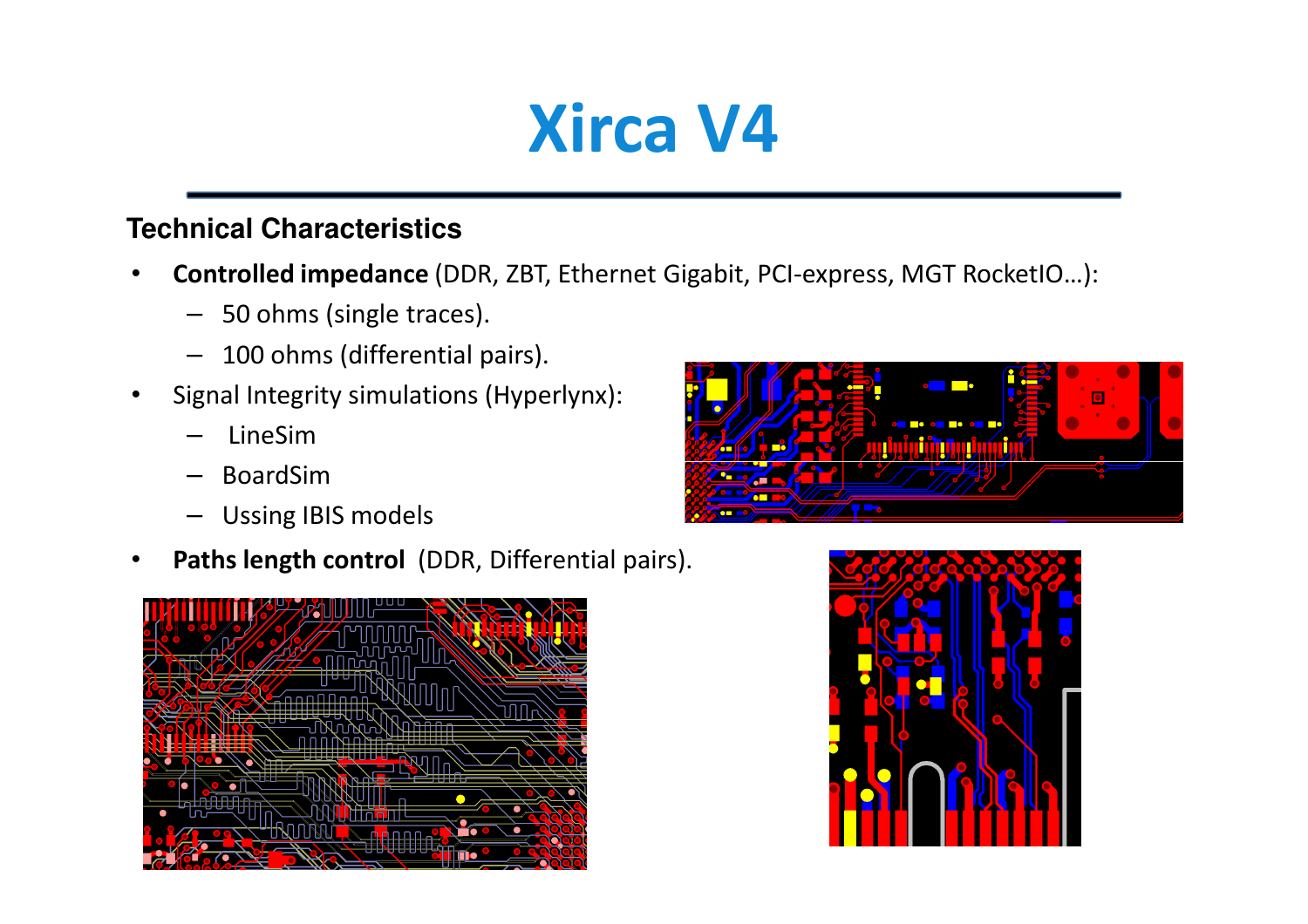# IP Cores design

- High expertice on FPGA IP cores design.
	- VHDL/Verilog for circuits description.
	- $-$  High level languages descriptions based on ImpulseC or SystemC for improving productivity and time-to-market.
- Testbenches for verification.
	- – Monitoring mechanisms are also possible in case of requiring test during run-time .
- Accurate functional software models for accuracy validation (including bit-width quantization analysis if necessary).
- •IP cores generation & docs for certification purposes.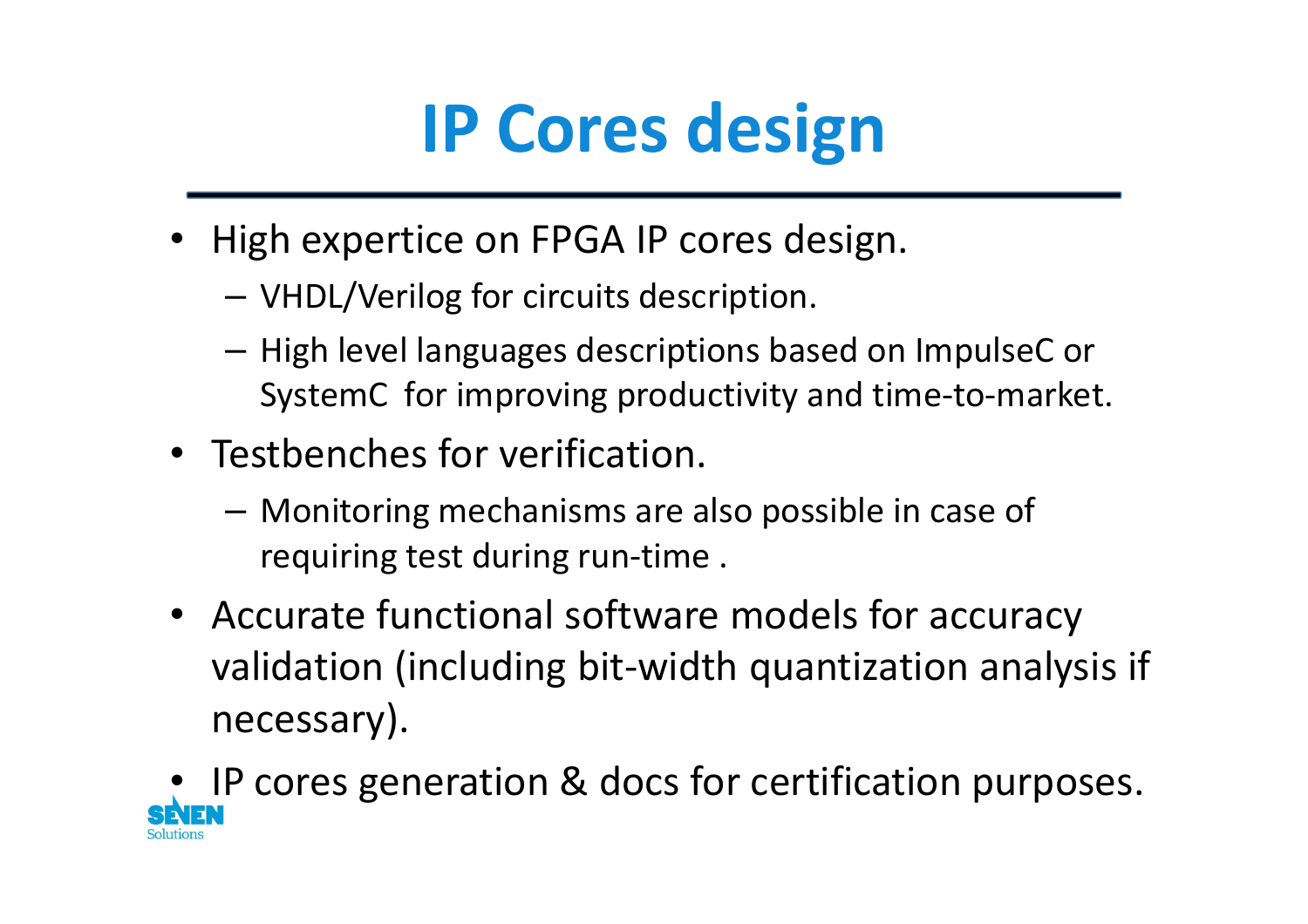### WR6 board: under development

- Collaboration with CERN (tractor institution).
- High performance Virtex-6 platform (XC6VLX130T, XC6VLX240T and XC6VLX365T chips)
	- – ARM processor (AT91SAM9263) included for software engineers productivity acceleration.
	- $-$  Specifically designed for high speed connectivity.
	- –Large number of IOs availables for peripheral boards.
	- Dependable platform → certification

### - It will be available as an open hardware **SAFN Platform on Q1 2012!**

• Please contact us for additional information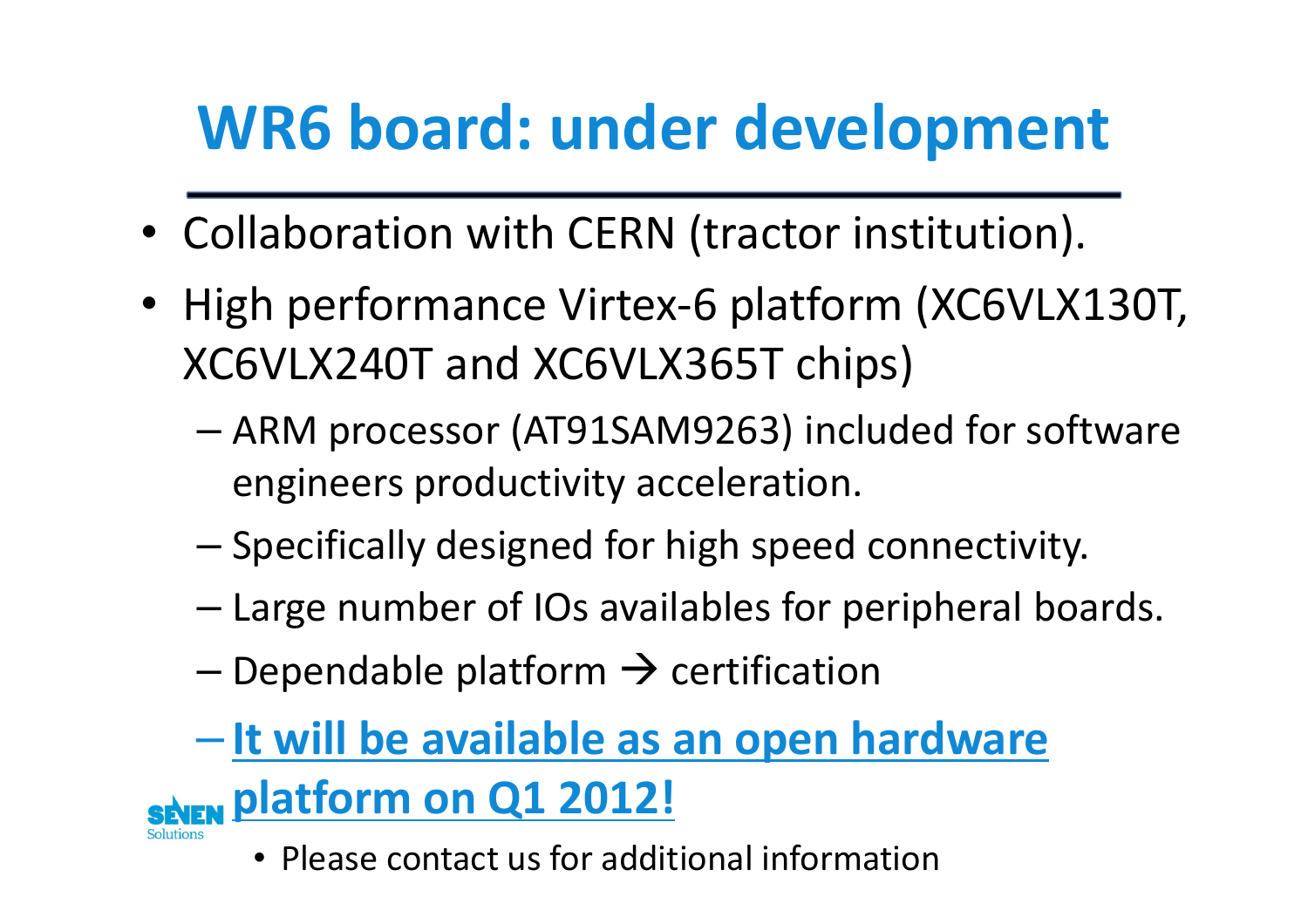# Industry for Science Creating TechnologySEVEN SOLUTIONS ATOPEN HARDWARE

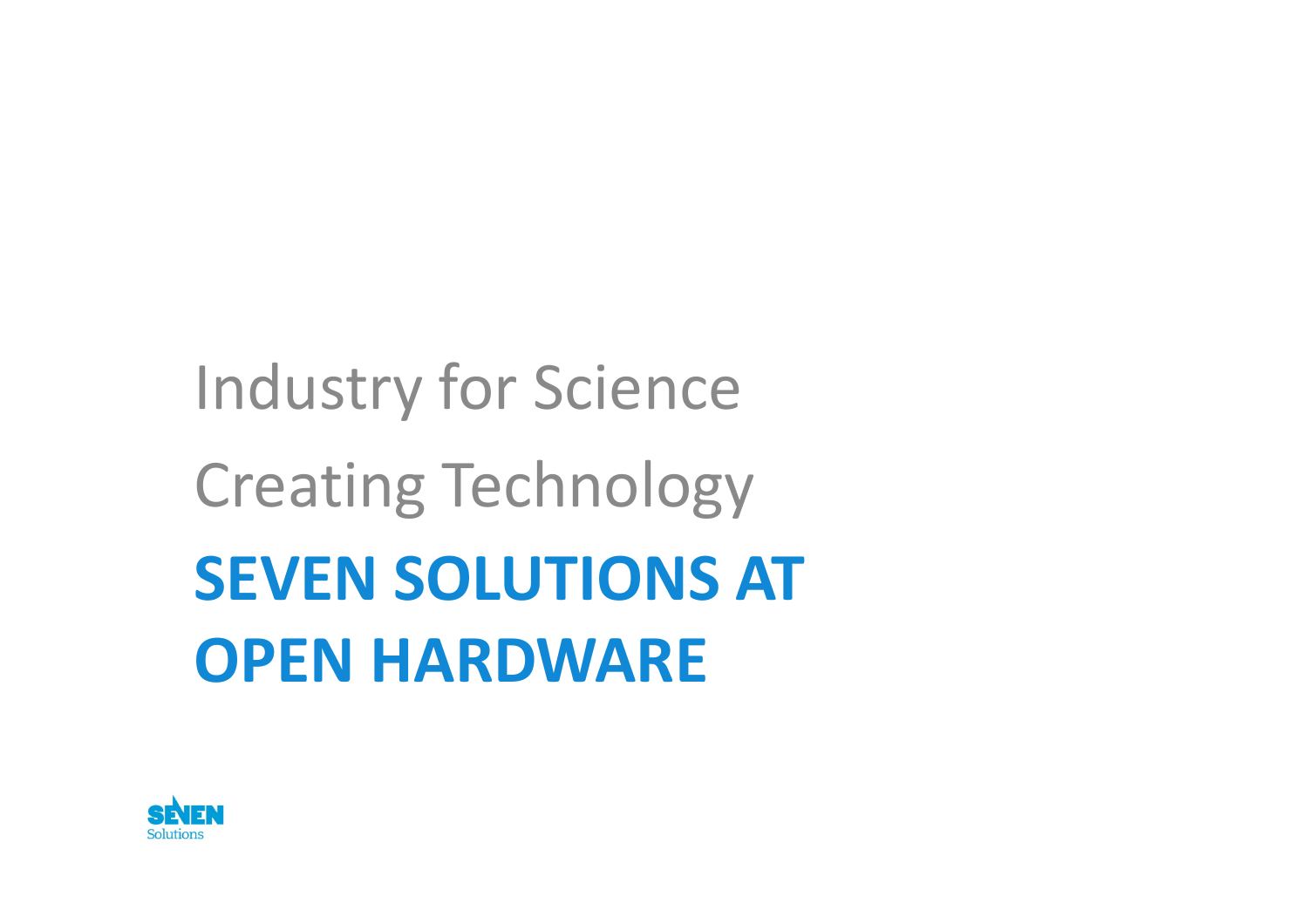# OH motivation for 7S

- 7S created its own products in its first stage (2007)
	- –– High performance data processing boards based on FPGAs
- 7S had little success with this kind of products
	- – No powerful/international commercial/marketing effort
	- – Technology is only 20% (maximum) of business success (who you know, where your are …; are important success opportunity factors)

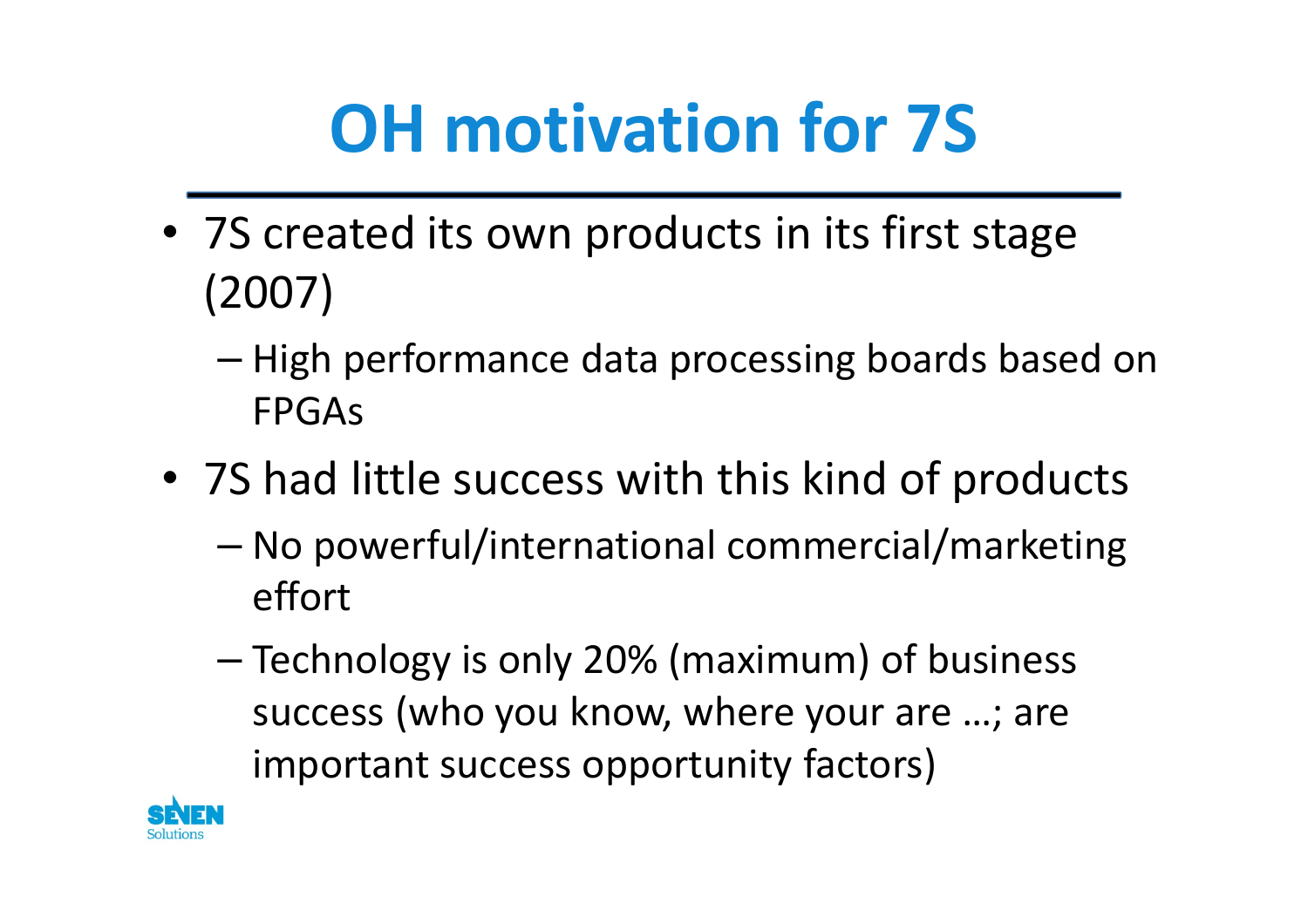## Learn fast or die

- Thus "we were open to open hardware"
	- –- Provided that design cost were covered (by subcontracting or as post-design provider with certain guarantees)
- We think now even in opening our "own products" to gain major visibility

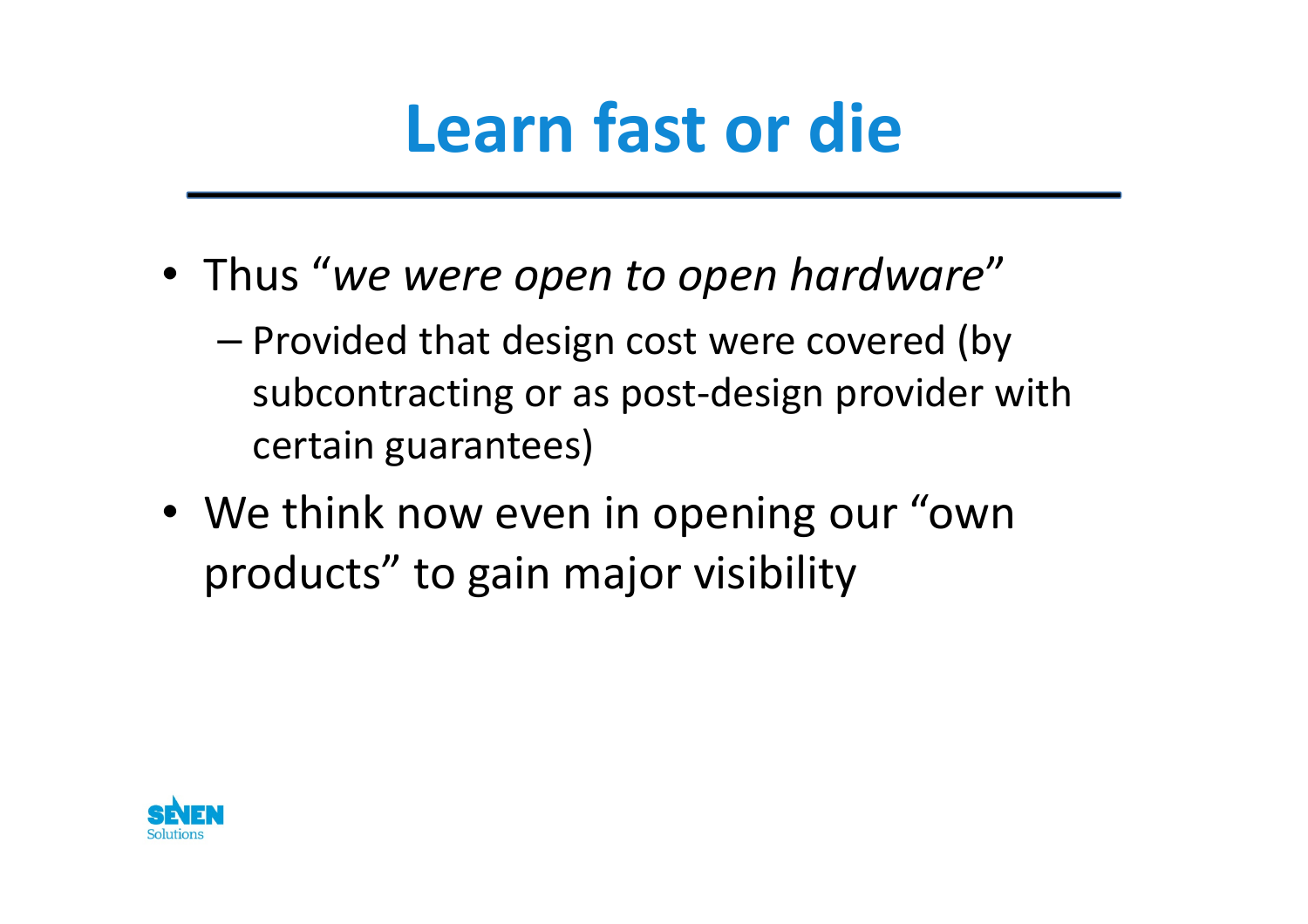## Open Hardware

- Several Advantages
	- – General Hardware design forum/niche (OHR). Necessities meet engineers addressing shared designs.
	- – For small engineers based companies. Reduction of engineer idle times.
	- – Access to other developments beyond your company expertise.
		- For instance White Rabbit includes embedded software, HDL, PCB. Seven Solutions have been mainly responsible of PCB board but it has access to the whole project material.

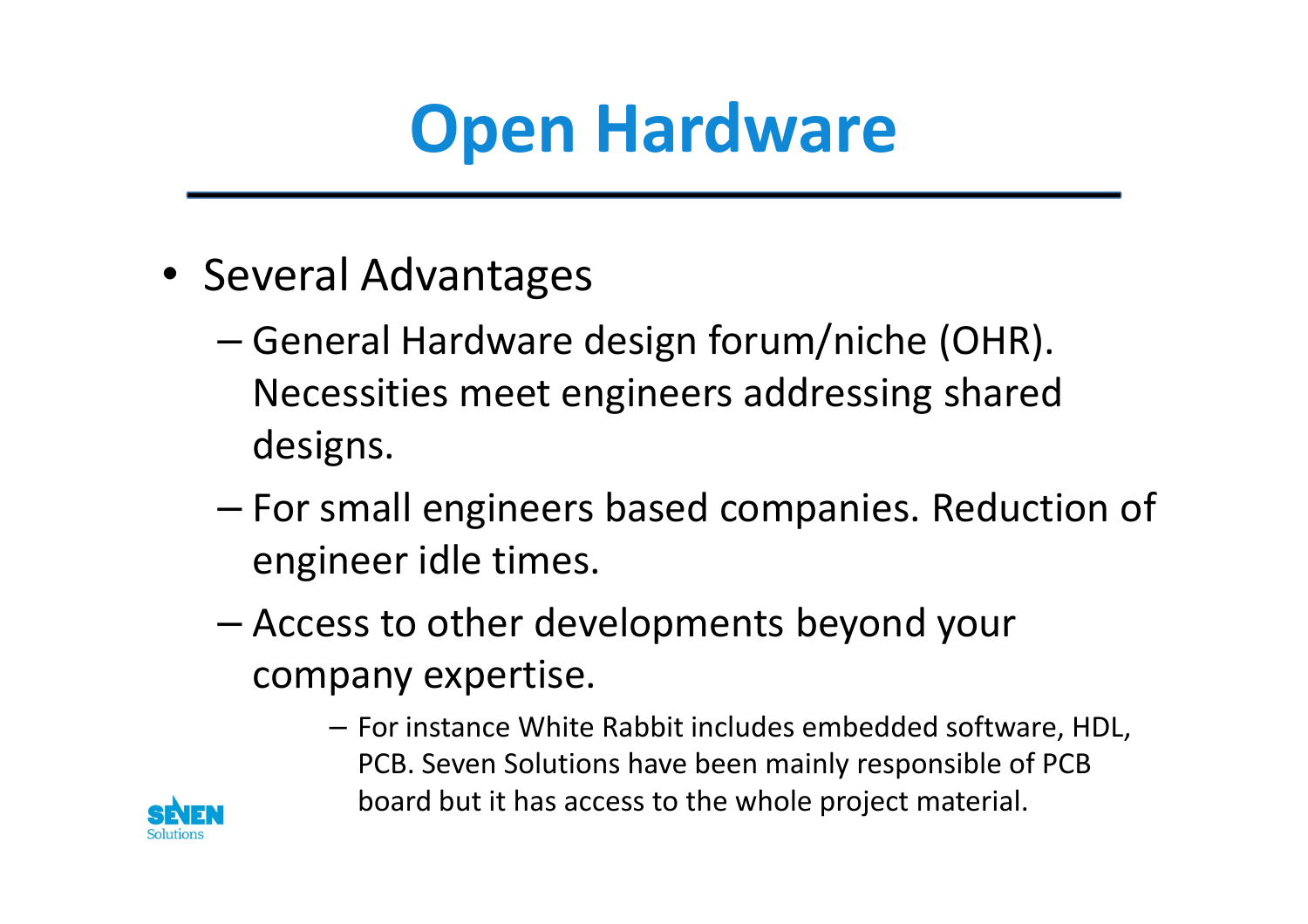## Open Hardware

- Disadvantages
	- – Too dynamic environment. Some companies pop in and pop out.
		- There is no integral product maintenance, unless a company interiorized all the subparts of a global project.
	- – Quality certification and trust.
		- The design may have been distributed, therefore even if there are traceability marks, global quality is difficult to asses. This needs an initial pioneer customer (such as CERN to gain credibility of usage).
	- – Different Inter-companies interdependencies. Beyond a joint venture.

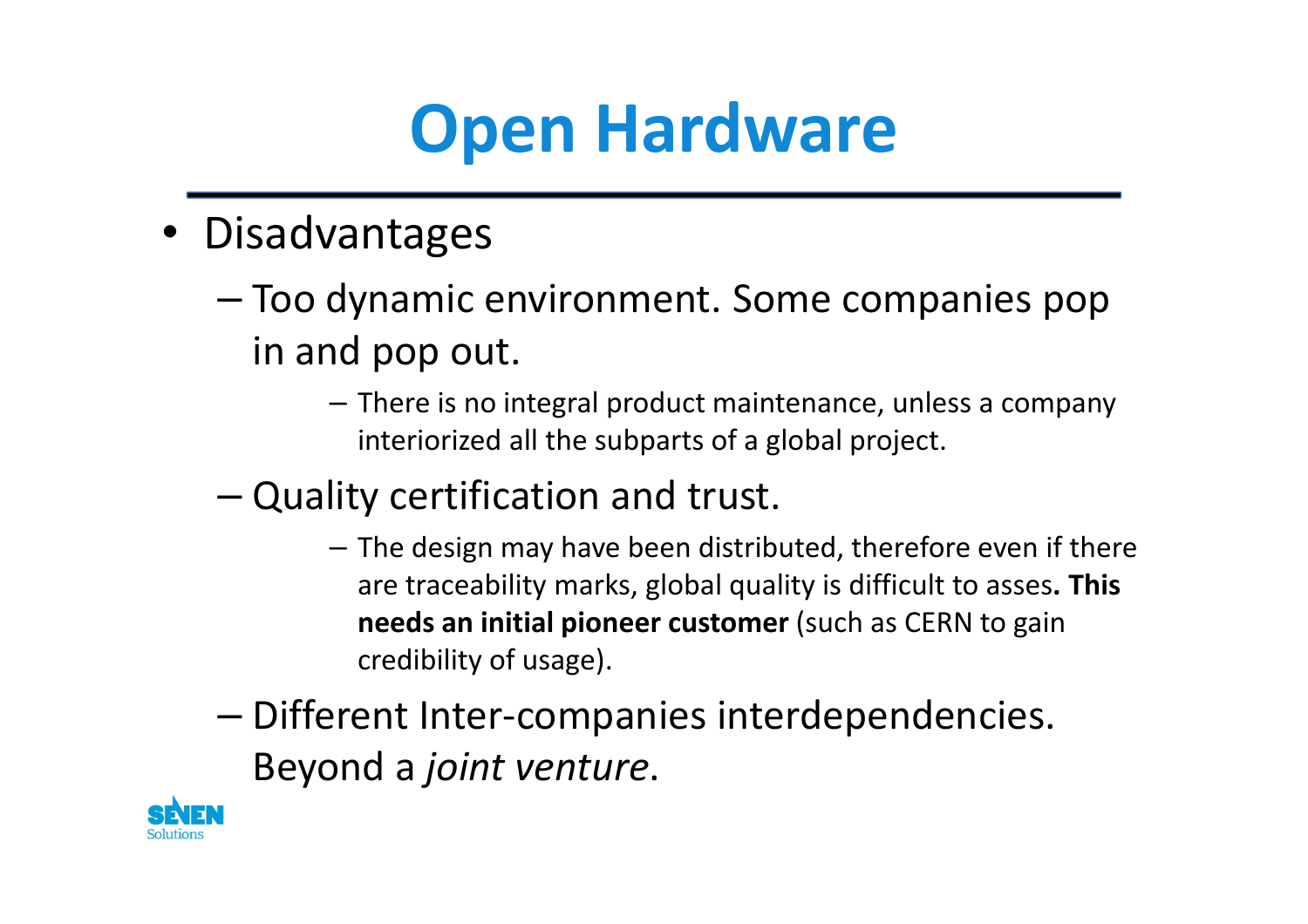# Walking together makes friends

- First joint venture:
	- – White Rabbit relationship between partners is rather central
		- Through CERN.
		- $-$  Future ventures you know better each other, preferred roles and technological competences
		- Will this lead to future joint ventures?

(there is the danger of heavier paper / bureaucracyload for a distributed effort than for a single large company)

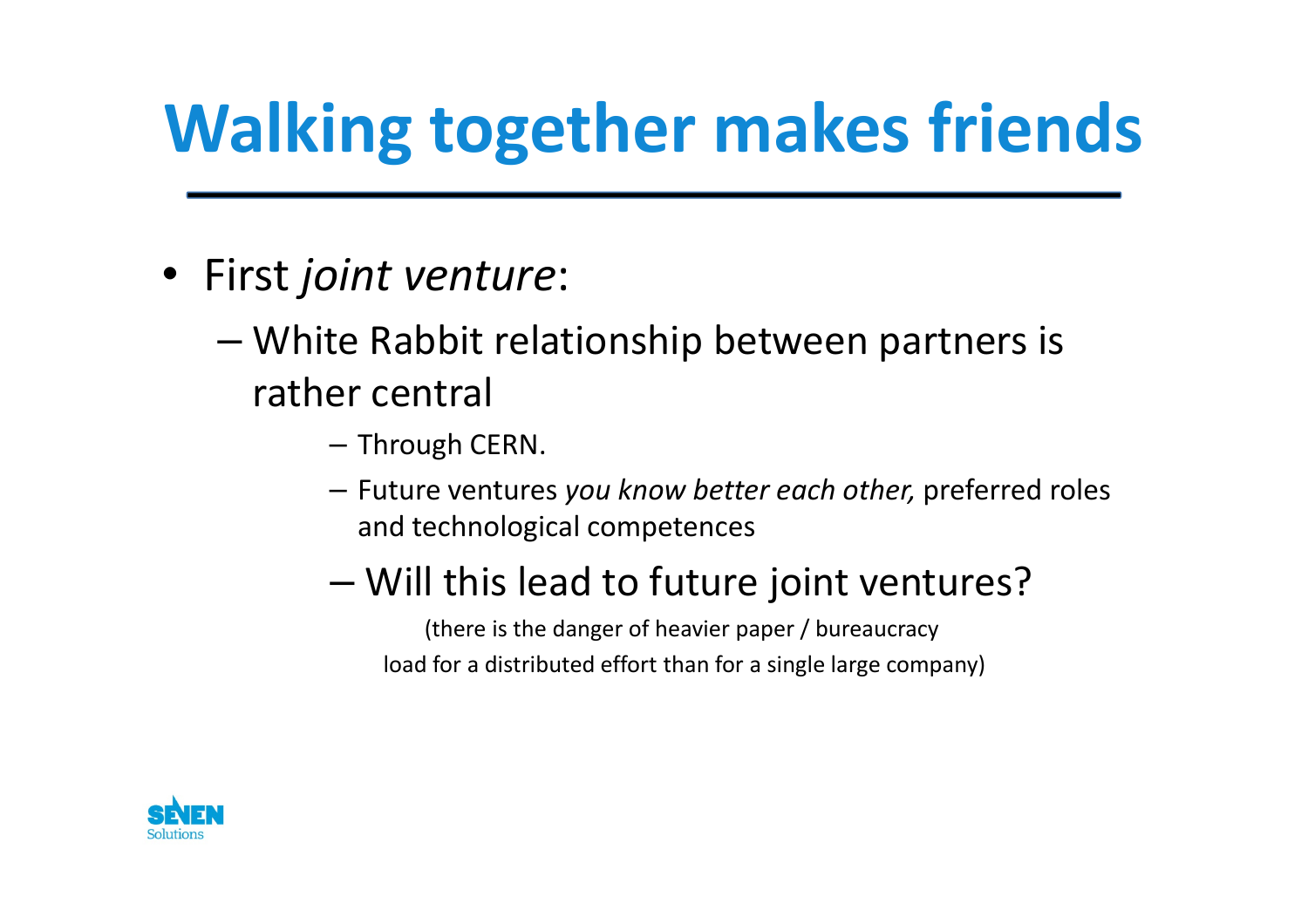# Different motivations for OH

- A small company may want to gather higher visibility by opening its designs (for instance, 7S is thinking about making open FPGA high performance processing platforms)
- A research institution may want industrial partners to support its developments. Support for external customers is not an easy task for a research partner
- A research institution may want to spread its developments to the general community. Close intellectual property may not have sense without exploitation plans or partners

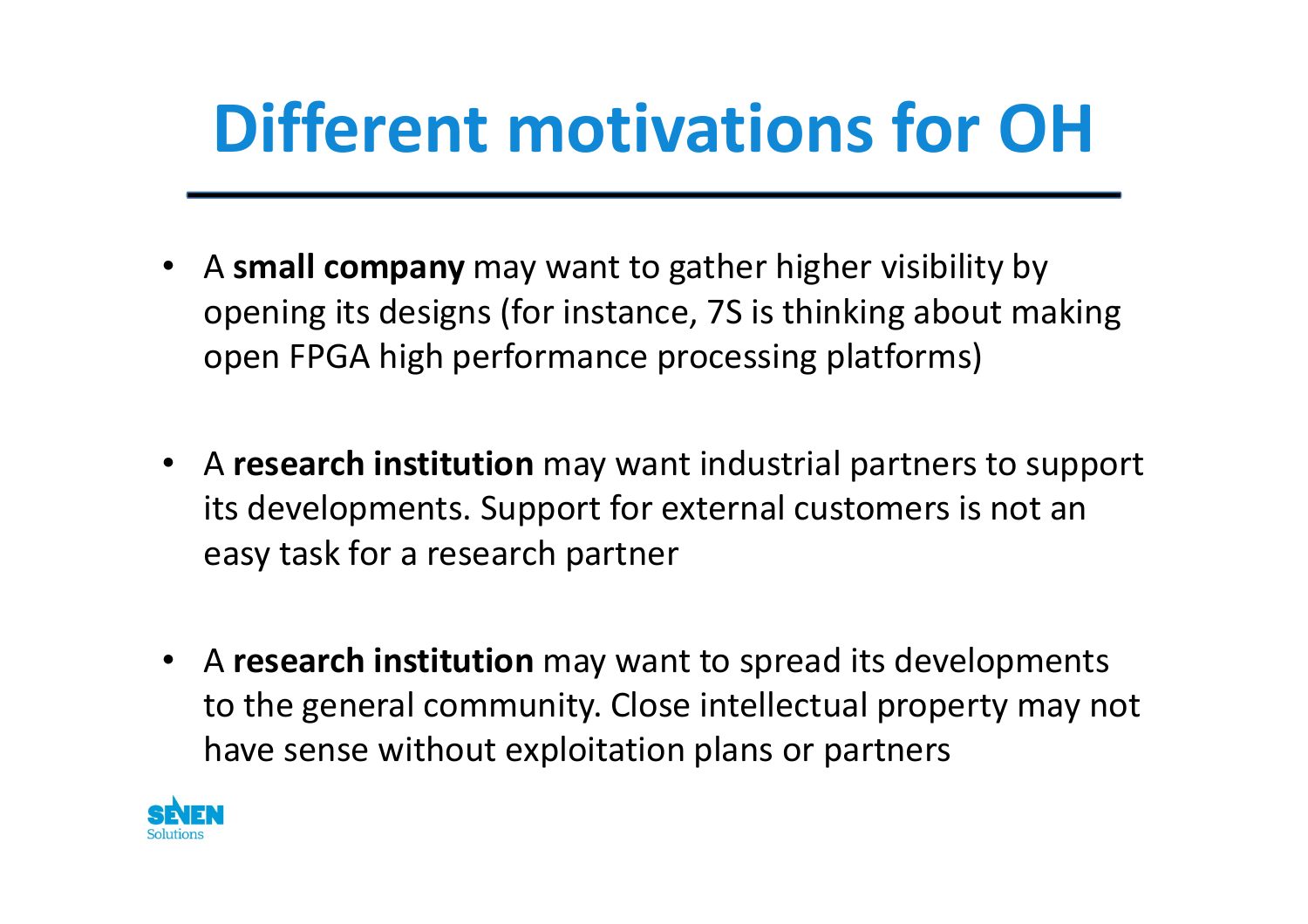# Need of an exploitation plan

- Potential roles of companies:
	- –Active designers
	- –- Actual vendors (though not always original designers)
	- –— Customization
	- –— Broader support
	- – Active role in searching for new application fields beyond research

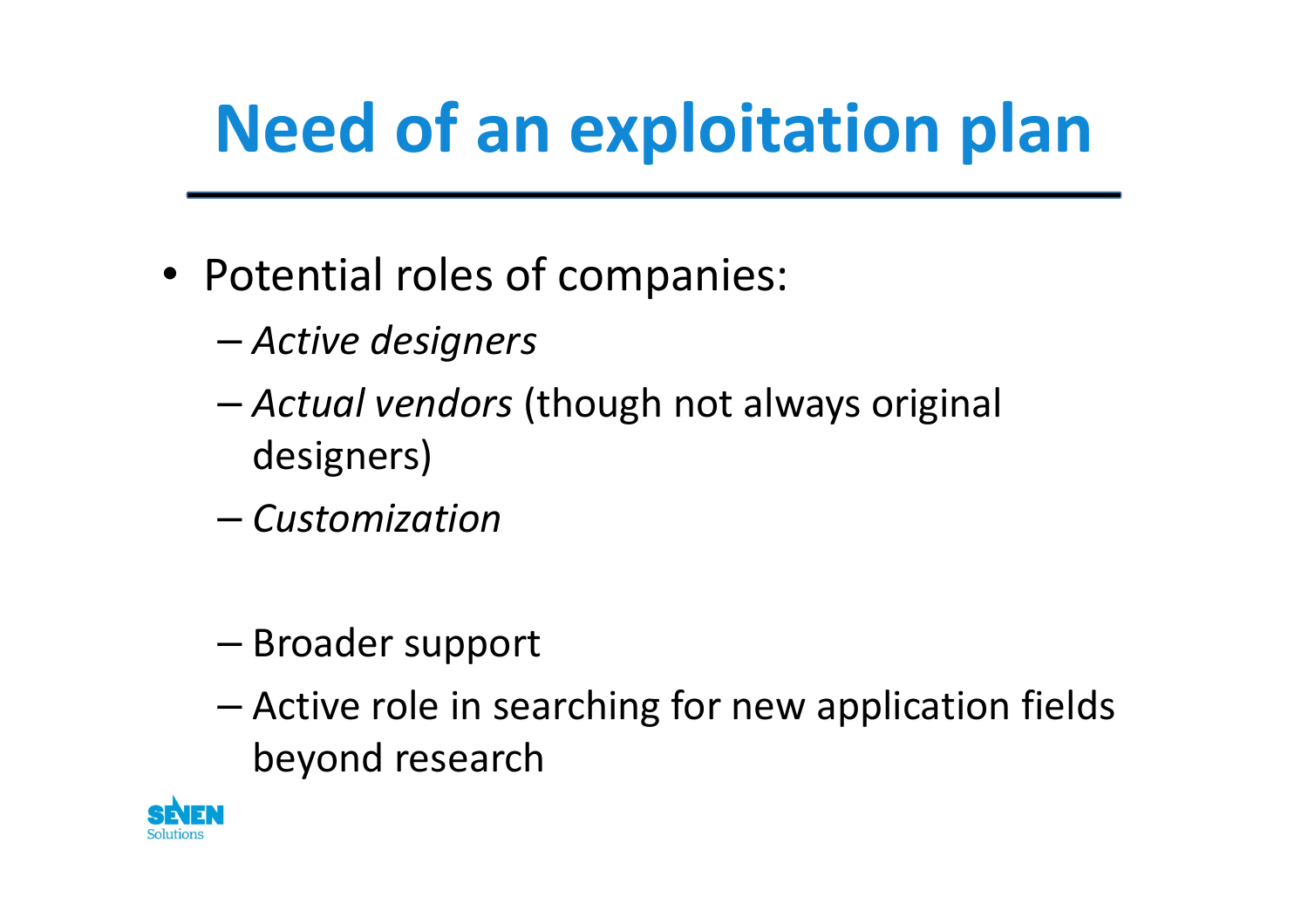

A general community may help to regularize manpower and engineering workload

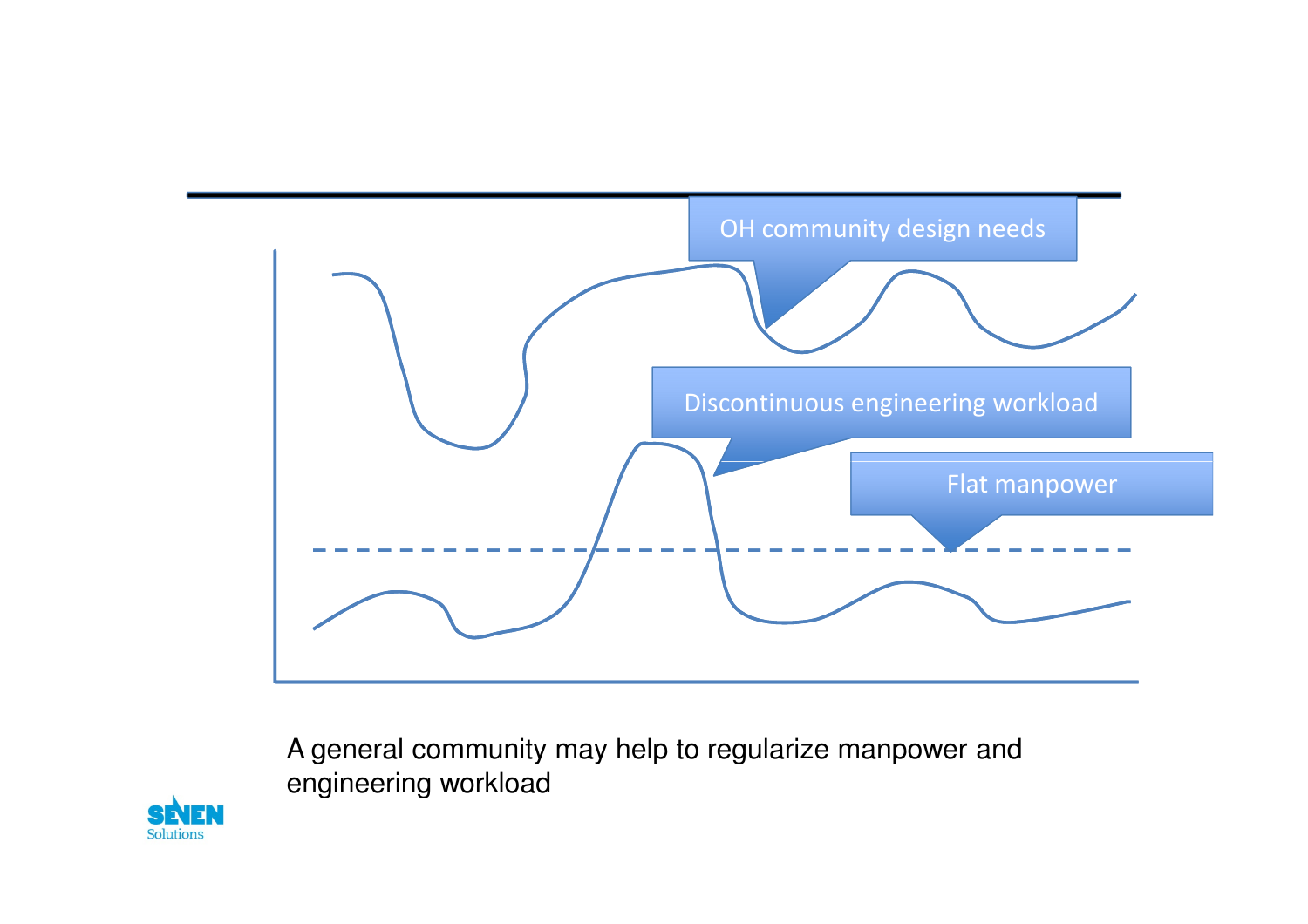# Buisness model beyond design

- Exploitation of the White Rabbit technology
- Support of equipments
- Spread technology to other application fields (here larger companies with own market play a key role)
- Customization of open hardware designs
	- – For instance, Seven Solutions (7S) is trying to test the White Rabbit hardware in the framework of safety critical systems (in RECOMP EU project)

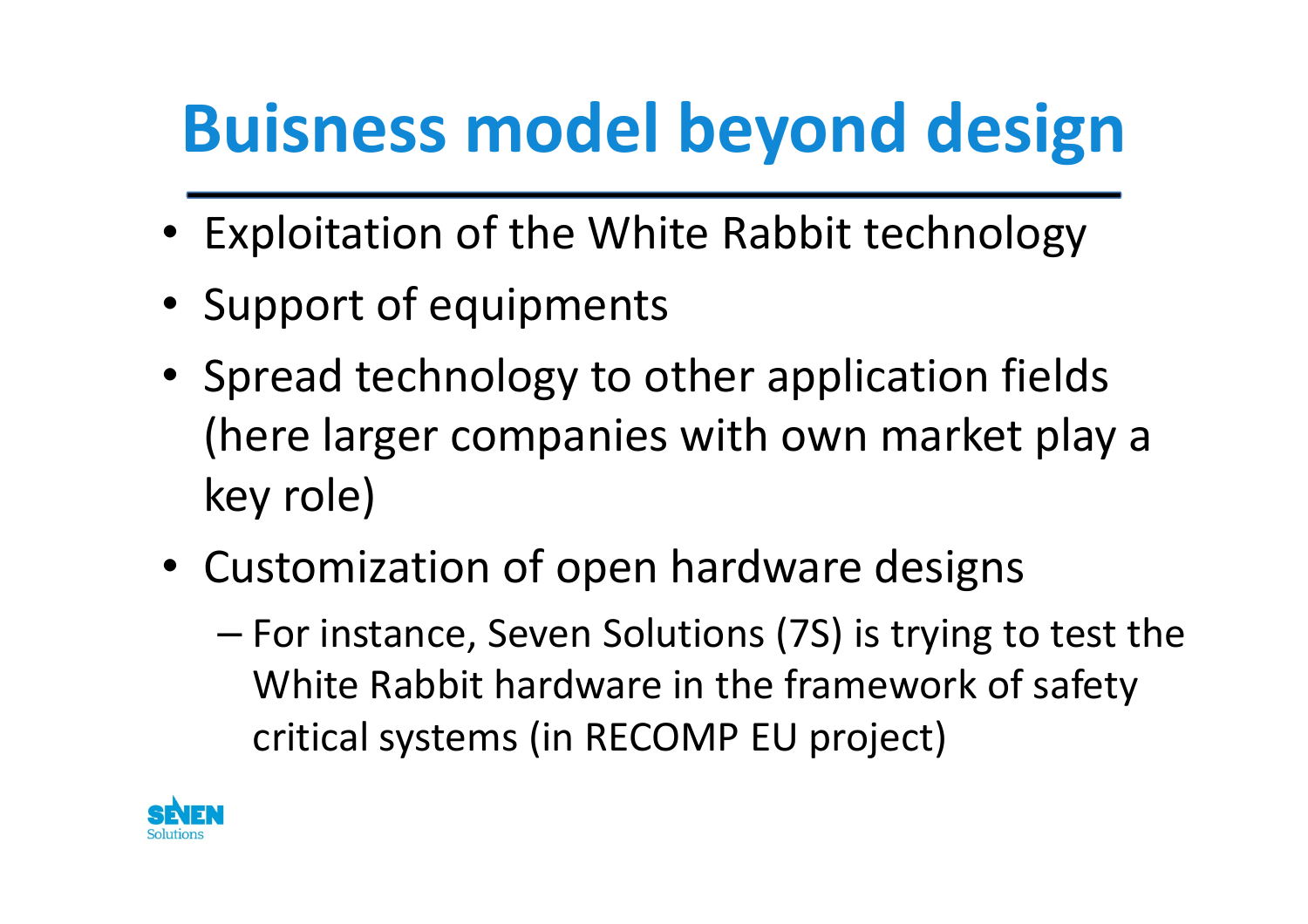# Open Hardware. Discussion

### Pros and cons

- – Motivation for research institutions (external support and know-how spread)
- – Potential roles of companies (active designers, actual fabrication and vendors, support, exploration of other application fields)
- – Need of a tractor institution:
	- May partially or totally fund the design process (know how development)
	- First pioneer customer assess credibility on the whole product